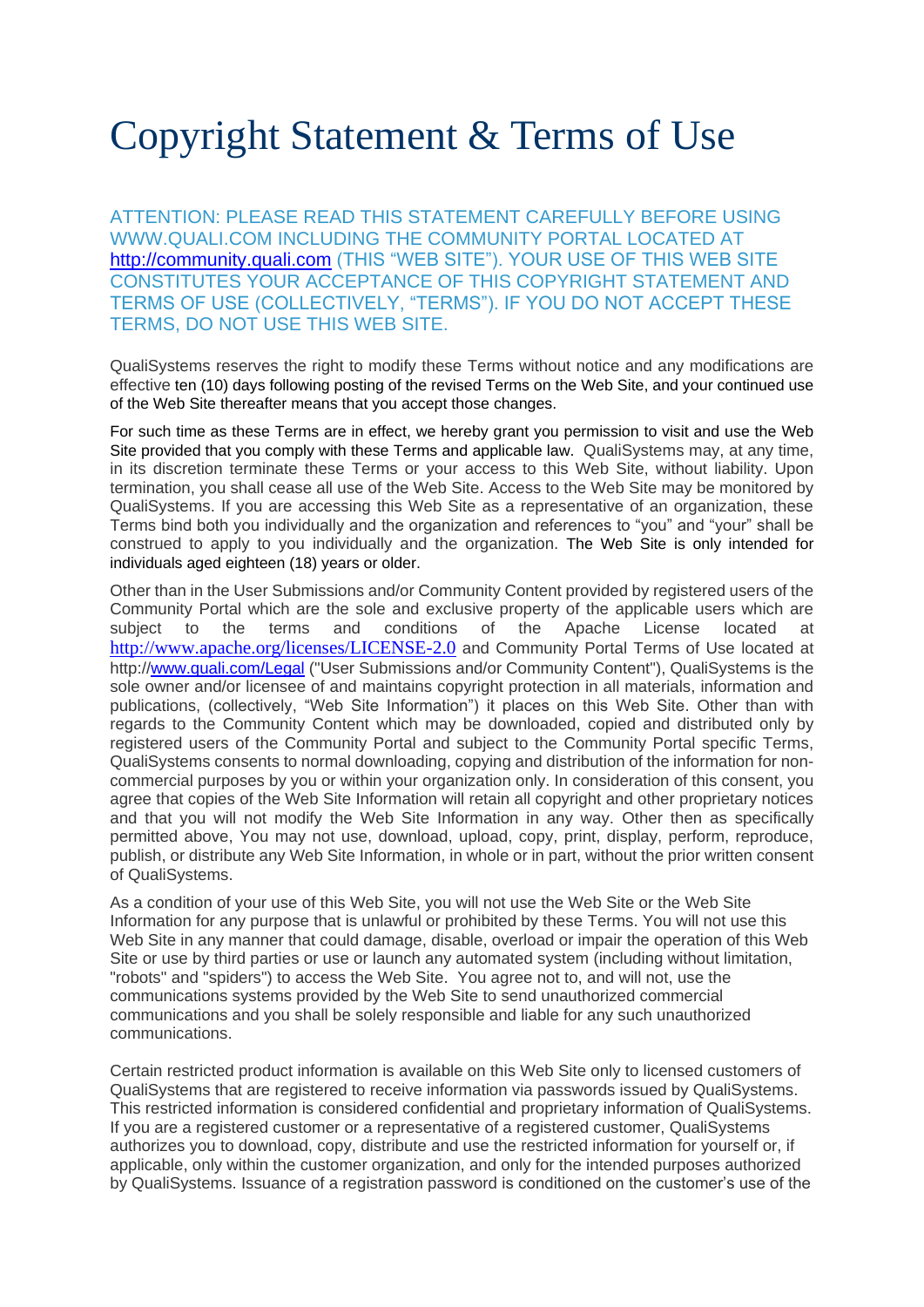information in accordance with the terms of their license, product or service agreement with QualiSystems. You shall not transfer your password to unauthorized parties. You will immediately notify QualiSystems of any unauthorized use of your password. You are responsible for use of your password. You will not attempt to gain unauthorized access to any Web Site Information or area within this Web Site.

Certain information available on this Web Site is provided by other parties, particularly information about such other parties, including Community Content on the Community Portal. You understand that all such content, information, data, text, software, music, sound, photographs, graphics, video, messages, or other materials, are the sole responsibility of the party who originated it and that QualiSystems has no responsibility for such content and does not guarantee the accuracy, integrity, quality or intellectual property rights of such content, nor shall Qualisystems be liable for the conduct, including defamatory, offensive, illegal, or negligent conduct, of any such third party or any other Web Site user. You are solely responsible for your interaction with any such third party and agree to waive any legal or equitable rights or remedies you may have against QualiSystems arising from it. If you have a dispute with any Web Site user or owner in connection with the Web Site or any User Submission and/or Community Content including as part of the Community Portal, you agree that QualiSystems is not liable for any claims or damages arising out of or connected with such a dispute. QualiSystems reserves the right, but has no obligation, to monitor any such dispute. In no event is the inclusion of a statement about another party, a reference to such other party or a web-link to another party's website an endorsement of such other party, their products or their services.

You may link to the QualiSystems home page (provided you link to but do not replicate any page on this Web Site), but are not authorized to link to any other page on the QualiSystems Web Site without the prior express written consent of QualiSystems provided that QualiSystems reserves the right to withdraw this consent at any time in its discretion. You may not use any of QualiSystems's proprietary logos, marks, or other distinctive graphics, video, or audio material in your links. You may not link in any manner reasonably likely to 1) imply affiliation with or endorsement or sponsorship by QualiSystems; 2) cause confusion, offense, mistake, or deception; 3) dilute QualiSystems's trademarks, service marks or trade names; or 4) otherwise violate applicable law.

QualiSystems makes no representations or promises to develop, provide or market any software, service or product discussed on this Web Site, and you shall not rely on the information provided or the prospect of availability of any software, service or product currently in development or currently anticipated to be made available in the future.

Web Site Information may refer to products, programs or services that are not available in your country. Consult your local QualiSystems representative for information about the products, programs and services that may be available to you.

Any software that is available for download from this Web Site, other then the Community Content, is the copyrighted property of QualiSystems, its licensees and/or its suppliers. Any use or reproduction of any such software and warranties as to such software, if any, are governed by the terms of the license agreement applicable to that software. Any use of any other product or service and warranties as to such product or service purchased by you using, or in connection with, this Web Site, if any, is governed by the terms of the agreement applicable to that product or service.

Neither QualiSystems nor any of its affiliates or suppliers or its or their officers, directors, employees, agents, representatives or subcontractors shall be liable for any loss or liability resulting, directly or indirectly, from delays or interruptions due to electronic or mechanical equipment failures, denial of service attacks, date data processing failures, telecommunications or Internet problems, utility failures or problems, defects, weather, strikes, walkouts, fire, acts of God, riots, armed conflicts, acts of war or other like causes beyond the reasonable control of QualiSystems. The Web Site may also occasionally be unavailable for routine maintenance, upgrading, or other reasons with no prior notice.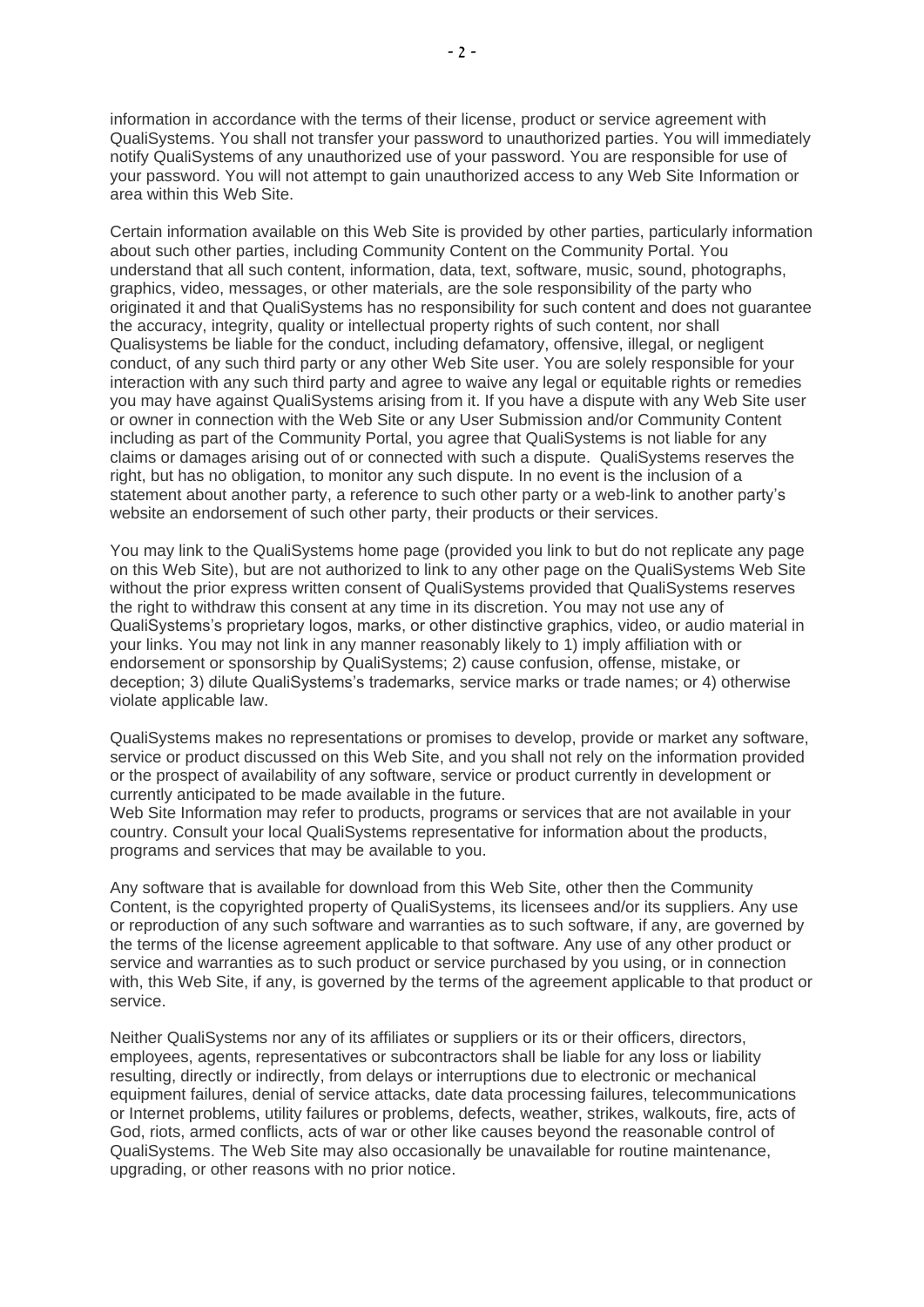QualiSystems shall have no responsibility to and regarding the providing of access to this Web Site while the interruption of this Web Site continues. QualiSystems may discontinue providing access to this Web Site at any time.

### **Disclaimer; Limitation of Liability; Indemnity**

THIS WEB SITE AND ALL WEB SITE INFORMATION, INCLUDING THE USER SUBMISSIONS, AND COMMUNITY CONTENT ON THE COMMUNITY PORTAL, IS PROVIDED "AS IS" AND WITHOUT WARRANTY OR CONDITION OF ANY KIND, EXPRESSED OR IMPLIED, INCLUDING THOSE REGARDING THE ACCURACY OR COMPLETENESS OF THE INFORMATION, WARRANTIES OF MERCHANTABILITY, FITNESS FOR A PARTICULAR PURPOSE, TITLE, NON-INFRINGEMENT AND THOSE ARISING FROM A COURSE OF DEALING, USAGE OR TRADE PRACTICE. IN ADDITION, YOUR USE OF THE COMMUNITY PORTAL, USER SUBMISSION AND/OR COMMUNITY CONTENT, OR ANY PART THEREOF, IS MADE SOLELY AT YOUR OWN RISK AND IT IS UP TO YOU TO TAKE PRECAUTIONS TO ENSURE THAT WHATEVER YOU SELECT FOR YOUR USE IS FREE OF SUCH ITEMS AS VIRUSES, WORMS, TROJAN HORSES AND OTHER ITEMS OF A DESTRUCTIVE NATURE. IN NO EVENT WILL ANY MEMBER OF QUALISYSTEMS BE LIABLE FOR ANY DAMAGES WHATSOEVER (INCLUDING, WITHOUT LIMITATION, THOSE RESULTING FROM LOST PROFITS, LOST DATA, LOSS OF REPUTATION, LOST REVENUE OR BUSINESS INTERRUPTION) ARISING OUT OF THESE TERMS OR THE USE, INABILITY TO USE, OR THE RESULTS OF USE OF, THIS WEB SITE, THE COMMUNITY PORTAL OR ANY SITE LINKED TO [WWW.QUALI.COM,](http://www.qualisystems.com/) EVEN IF QUALISYSTEMS HAS BEEN ADVISED OF THE POSSIBILITY OF SUCH DAMAGES OR LOSSES. WITHOUT LIMITING THE FOREGOING, NO MEMBER OF QUALISYSTEMS SHALL BE LIABLE FOR ANY SPECIAL, INDIRECT, INCIDENTAL, OR CONSEQUENTIAL DAMAGES THAT MAY RESULT FROM THE USE OF THIS WEB SITE, THE COMMUNITY PORTAL OR ANY WEB SITE INFORMATION, INCLUDING THE COMMUNITY CONTENT AND/OR USER SUBMISSIONS, WHETHER ARISING UNDER CONTRACT, NEGLIGENCE, TORT OR ANY OTHER LAW OR CAUSE OF ACTION. SOME JURISDICTIONS DO NOT ALLOW THE LIMITATION OR EXCLUSION OF LIABILITY. ACCORDINGLY, SOME OF THE ABOVE MAY NOT APPLY TO YOU. IN NO EVENT SHALL THE AGGREGATE LIABILITY OF QUALISYSTEMS FOR ANY DAMAGES ARISING UNDER THESE TERMS OR OUT OF YOUR USE OF, OR INABILITY TO USE, THE WEB SITE AND/OR THE COMMUNITY PORTAL, EXCEED THE TOTAL AMOUNT OF FEES, IF ANY, PAID BY YOU TO QUALISYSTEMS FOR USING THE WEB SITE DURING THE THREE (3) MONTHS PRIOR TO BRINGING THE CLAIM.

You agree to release, defend, indemnify and hold QualiSystems and any affiliates, directors, employees and officers harmless from and against any and all claims, liabilities, damages, losses or expenses, including reasonable attorneys' fees and costs, arising out of or in any way connected with your access to or use of this Web Site, the Community Portal or any Web Site Information, Community Content and/or User Submissions, your interaction with any Web Site user or your violation of these Terms.

### **Export and Trade Controls**

You agree not to import, export, re-export, or transfer, directly or indirectly, any part of this Web Site or any Web Site Information provided on or pursuant to this Web Site except in full compliance with all United States, foreign and other applicable laws and regulations.

### **Submissions**

Any information, material or idea you submit to this Web Site by any means will be treated as non-confidential and non-proprietary and may be used by QualiSystems and its affiliates for any purpose whatsoever, including without limitation the development and/or provision of products and services except that all personal data submitted to this Web Site will be used by QualiSystems in accordance with its Privacy policy. Except as expressly stated in the Privacy